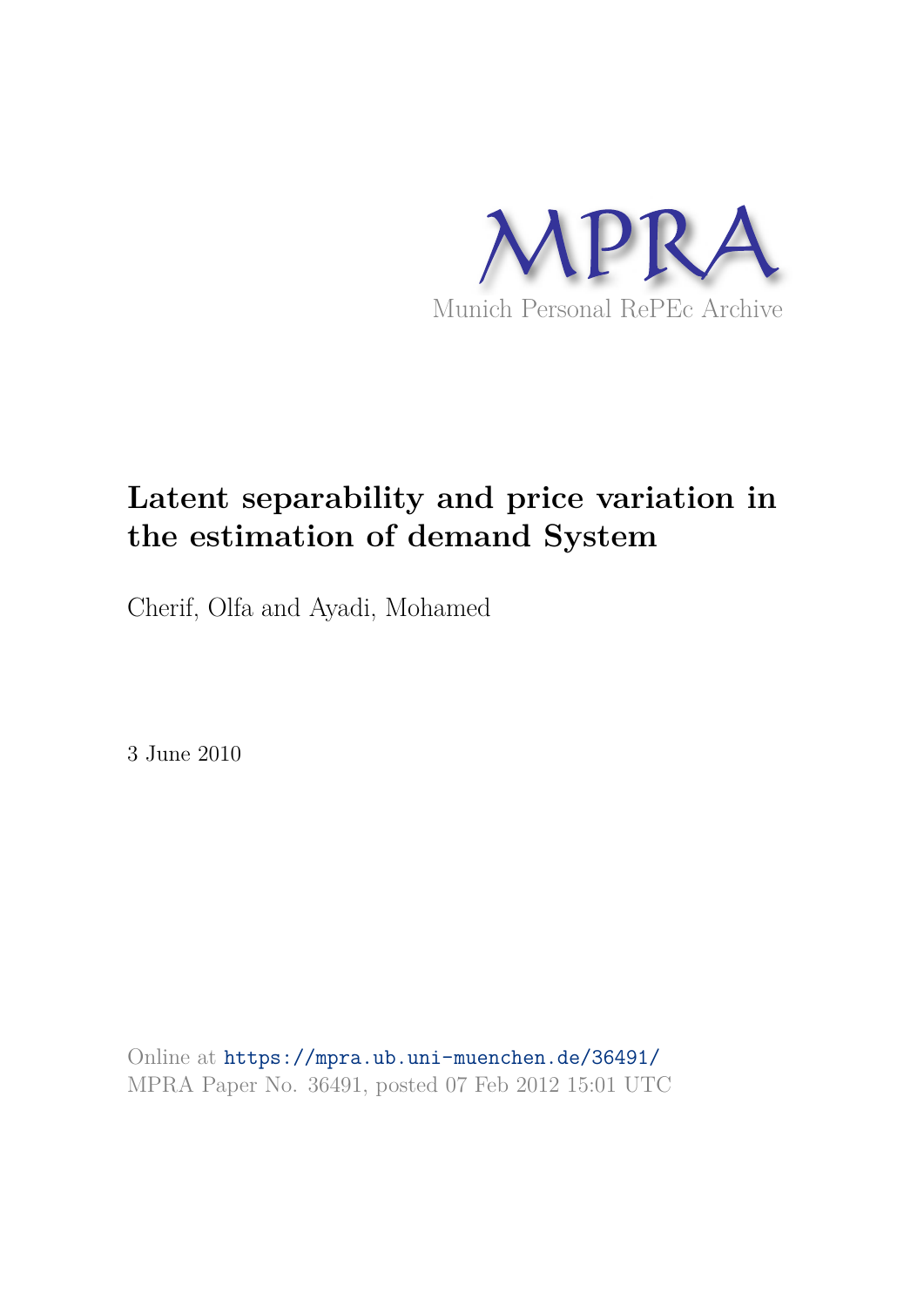## Latent Separability and price variation in the estimation of Demand System

## Olfa Cherif  $\star \&$  Mohamed Ayadi $\star$ <sup>1</sup>

### **Abstract**

The aim of this paper is to overcome the problems caused by insufficient price variation in estimating a large demand system. For that, we propose a new form of Stone-Lewbel (SL) cross section prices developed under latent separability that explore individual specific variation in the composition of the bundles of exclusive goods. The estimation of demand system under latent separability needs the choice of at least one exclusive good per group. We estimate Quadratic Almost Ideal Demand System (QAIDS) under weak and latent separability using traditional aggregate price indices and SL prices. Our empirical analysis is based on fifteen non durable goods of a Tunisian Family Expenditure Survey Data. The results show greater differences among effects price and estimates of price elasticities obtained under weak separability and latent separability using both traditional price indices and SL prices. We obtain higher precision of estimates of own price elasticities using SL prices under latent separability.

## **Classification JEL**: C13-D11-D12

 $\overline{a}$ 

**Key Words**: Latent separability, Weak separability, Demand system, Exclusive goods, Price variation, SL prices.

<sup>★</sup> Contact information: Email: cherifolfa2002@yahoo.fr; Olfa Cherif 41 Avenue de la Liberté, Cité Bouchoucha Le Bardo 2000, Tunisia; Telephone: +216 22 38 24 63; Fax: +216 71 93 06 15

- Email: ayadimed2001@yahoo.fr; Mohamed Ayadi 41 Avenue de la Liberté, Cité Bouchoucha Le Bardo 2000, Tunisia; Telephone: +216 24 69 63 64; Fax: +216 71 93 06 15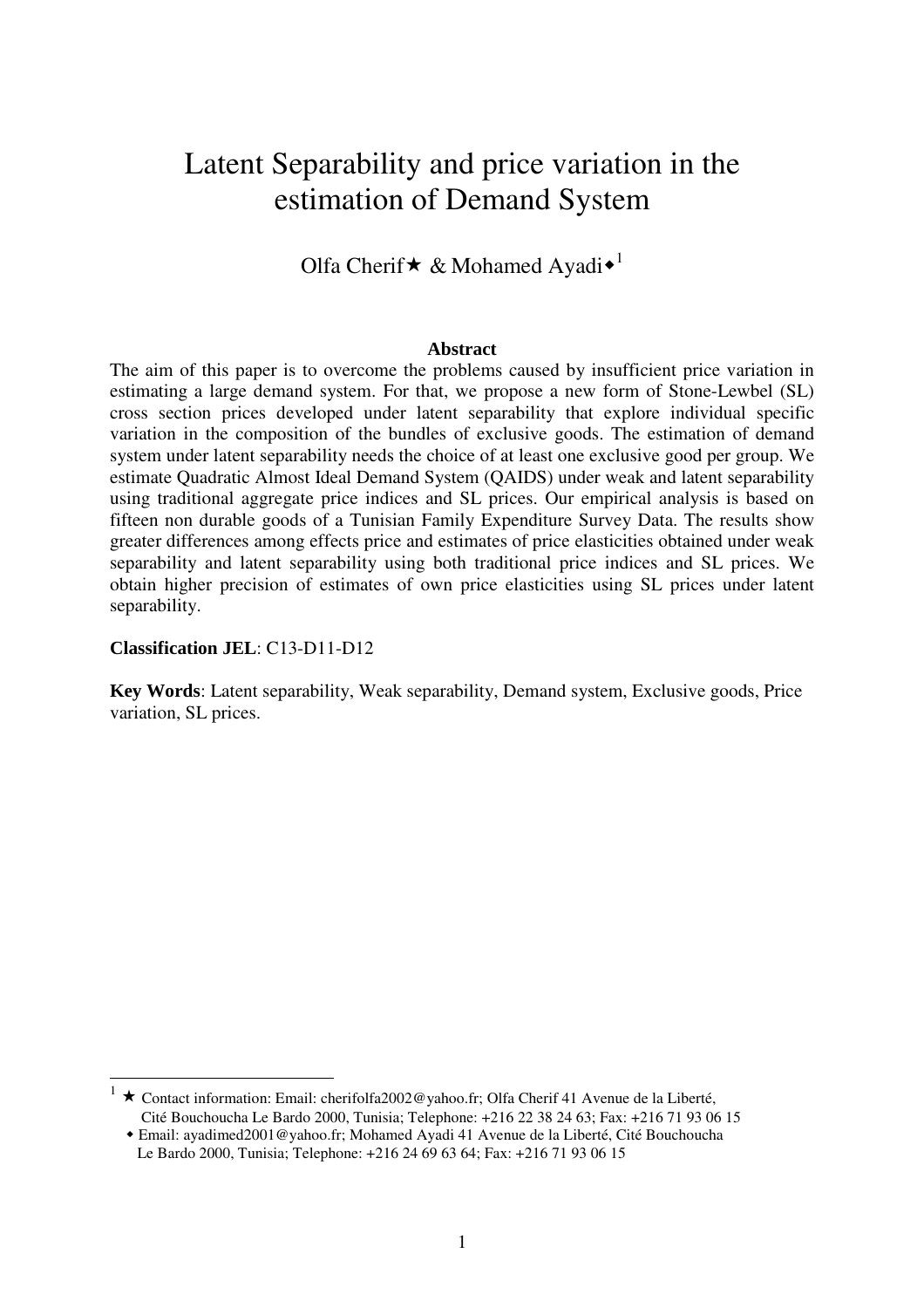## **1. Introduction**

The estimation of large demand system is empirically difficult because demand functions depend on the prices of all goods. The issue is to impose strong restrictions via separability. This later has been introduced in consumer preferences to resolve the consumer's allocation problem when faced by a disaggregated demand system. Gorman (1959) showed that weak separability equivalent to two stage budgeting rule of Strotz (1957). In the first stage, total expenditure is allocated over broad groups of goods and quantities are chosen optimally given expenditures. In the second stage, group expenditures are allocated over elementary commodities. Hence, imposing weak separability have played an important role in the theoretically and empirical analysis of consumer behavior. It allows a natural grouping of related commodities that reflect the budgeting decisions of consumers. This concept presents a specific shortcoming that possible substitution effects among goods are completely hidden when a high disaggregation of commodities is used. This leads to a problem of multicolinearity that makes difficult to identify price effects and that restricts the usefulness of estimated demand systems for the analysis of consumer behavior.

Blundell and Robin (2000) proposed a new concept of separability that overcomes the problem of multicolinearity: latent separability. This later is equivalent to weak separability in latent rather than purchased goods. Only purchased goods are directly observed and these can be used by the consumer in more than one group. Latent separability supposes to construct broader aggregates that called exclusive goods. These goods could be enter one single commodity group. Their number is imposed by a rank test of an estimated parameter matrix and the decision about them is based on empirical intuition.

This paper examines an other problem caused by insufficient and measurement error ridden price variation for estimating large consumer demand systems. This problem was suggested by Lewbel (1989) are aggravated by the fact that aggregate prices exhibit extremely strong serial correlation Hoderlein and Mihaleva (2008). As a consequence, price effects are only imprecisely estimated. To overcome this problem, lewbel(1989) elaborated an older idea by Stone. It consists to construct a cross section prices that explore individual specific variation in the composition of the bundles of goods. He suppose that all individuals have identical Cobb Douglas preferences for all goods within a given bundles of goods. So, the price of the bundle is simply a linear combination of the individual prices using the some weights for all individuals. These individual specific prices are now our new cross section prices that call Stone-Lewbel (SL) cross section prices.

The structure of the paper is organized as follows. Section 2 presents the concept of latent separability and a construction of latent SL prices. Section 3 presents the data used in this study and empirical results obtained by estimating QAIDS model with classic price indices and SL prices. Finally section 5 provides concluding remarks.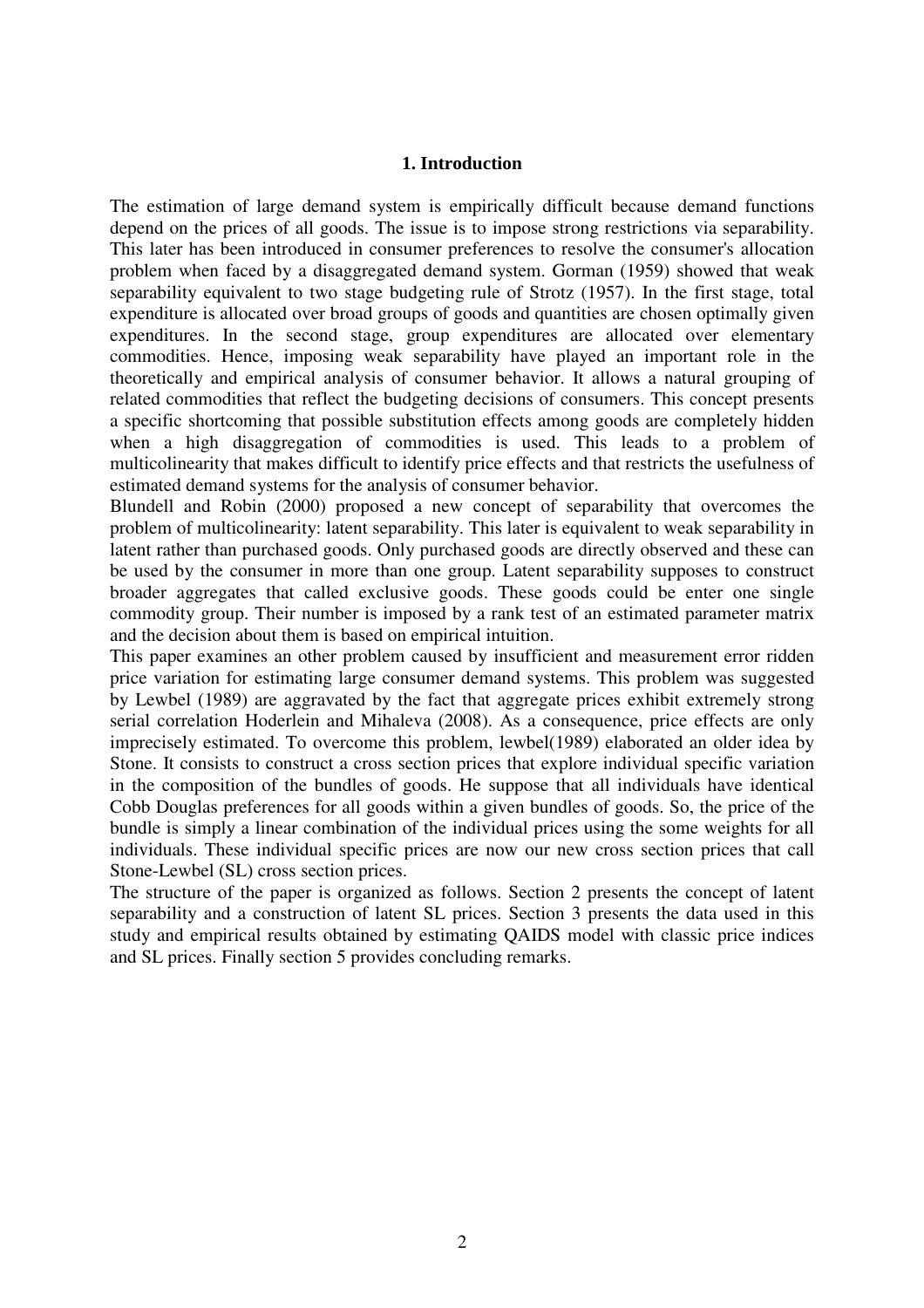## **2. Latent separability and Stone-Lewbel cross section prices**

#### **2.1 Latent separability**

The concept of latent separability has been proposed by Blundell and Robin (2000), but it was implicitly present in Gorman's paper on the theory of aggregation for capital inputs Gorman (1995) or the theory of household production Chiappori (1988). To define this concept, it is useful to start from the definition of weak separability.

## **Definition 1:**

Suppose that household's preferences are defined over goods  $q_i$ ,  $i = 1, \ldots, n$ . A direct utility function satisfies the weak separability if the preferences can be written as:

$$
U(q_1, q_2, ..., q_n) = F(U_1(q^1), ..., U_m(q^m))
$$

in which the  $q^k$  denotes the vector of consumption in group  $k$ ,  $U$  be a utility function representing strictly convex preferences, *F* is a regular aggregator function increasing in all its arguments and  $U_m$ .) are regular intermediate utility functions.

The structure of preferences under latent separability is shown to be equivalent under weak separability in latent rather than purchased goods. This later can be used by the consumer in more than one group. Latent separability permits to observed goods to be utilized in the production of more than one intermediate good. We denote the latent input in group *k* as  $\tilde{q}_i^k$  with  $\tilde{q}^k = (\tilde{q}_1^k, \dots, \tilde{q}_n^k)$ . *n*  $\widetilde{q}^k = (\widetilde{q}_1^k, \ldots, \widetilde{q}_n^k).$ 

## **Definition 2:**

 $\overline{a}$ 

A direct utility function satisfy the property of latent separability if it can be written as

$$
U(q) = \max\bigg\{F\big(U_1\big(\widetilde{q}^1\big),\ldots,U_m\big(\widetilde{q}^m\big)\big); \sum_{k=1}^m \widetilde{q}^k = q\bigg\}
$$

Where  $F: I R^m \to I R$  and  $U_k: q \in I R^n_+ \to U_k (q) \in I R$  are increasing and differentiable strictly quasi-concave functions.

 The composition of the individual latent elements is determined by the choice of at least one exclusive good per group<sup>2</sup>. The idea of exclusive good was imposed to identify the composition of each latent group.

## **2.2 Stone-Lewbel cross section prices**

We assume a latent separable utility function  $F(U_1(\tilde{q}^1, z), \ldots, U_m(\tilde{q}^m, z))$  $\mathcal{L}_1(\tilde{q}^1, z), \ldots, U_m(\tilde{q}^m, z)$  where  $U_k(\tilde{q}^k,z)$  $_{k}(\tilde{q}^{k},z)$  is the produced intermediate utility depends on the part of the vector of total consumption goods that is devoted to  $k^{th}$  intermediate utility production process and on a vector z of observable demographic characteristics.<sup>3</sup> Each of the *n* purchased goods is shared out across the production of *m* intermediate goods,  $q_i = \tilde{q}_i^1 + \tilde{q}_i^2 + ... + \tilde{q}_i^m$  for  $i = 1, \ldots, n$ .

<sup>&</sup>lt;sup>2</sup> The idea of exclusive goods is found explicitly in the work of (chiappori1988) on the collective models of household behavior

<sup>&</sup>lt;sup>3</sup> Let  $z^*$  be a vector of some constant value of  $z$  for a reference household. We take as reference household, the one with two children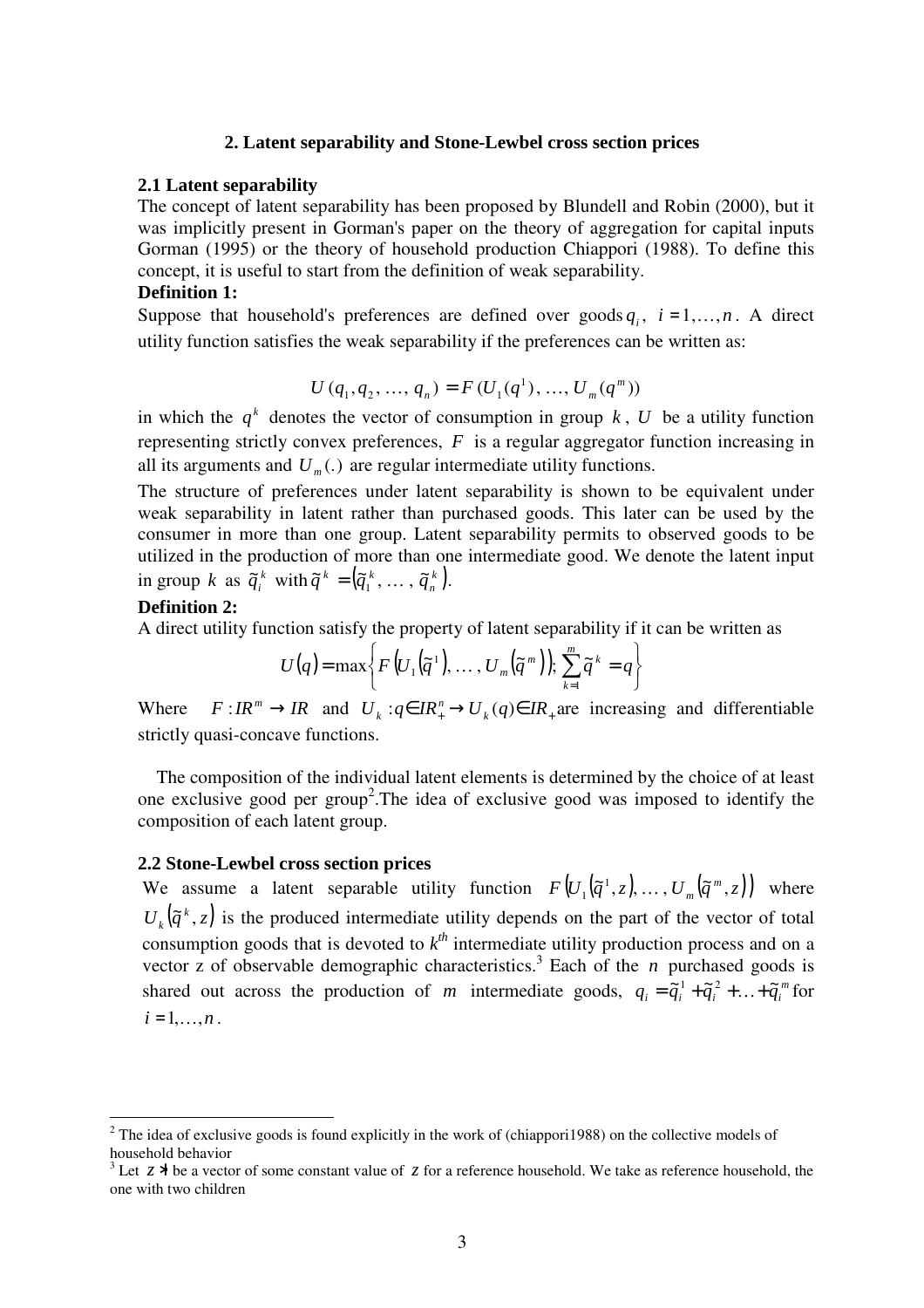We consider *m* exclusive goods, we denote  $m_k$  the number of goods in exclusive group  $k$ . The budget share of exclusive group *k* is given by *x*  $\widetilde{w}_{k} = \frac{\widetilde{x}_k}{\sqrt{k}}$  $\widetilde{w}_{k} = \frac{\widetilde{x}_k}{\widetilde{x}_k}$ , where  $\widetilde{x}_k$  be total expenditures on exclusive group  $k$  and  $x$  be total expenditures. The within group budget share of jth good in exclusive group  $k$ , relative to total expenditures in exclusive group  $k$  is given by *k*  $k$  *j*  $\{P}$   $\{V\}_{k}$  *j*  $\overline{\widetilde{x}}$  $b_{\iota}$ <sub>i</sub> $(p)$  $\tilde{q}$  $\tilde{w}_{kj} = \frac{b_{kj}(p)\tilde{q}_{kj}}{\tilde{x}}$ , where  $\tilde{q}_{kj}$  and  $b_{kj}(p)$  are the quantity and the price of the jth good in exclusive group  $k$ . The vectors of all quantities and group price aggregators are given by  $\tilde{q}$  and  $b(p)$  where  $b = (b_1(p),...,b_m(p))^t$ .<sup>4</sup>

 Under latent separability the total expenditure and substitution possibilities for any non exclusive good can work through more than one channel, thus relaxing the restrictions on total expenditure and substitution possibilities for goods in the same group under homothetic weak separability. For that, our focus will be on the case of homothetic latent separability<sup>5</sup> which implies the existence of functions  $v_k$  such that  $\tilde{\pi}_k = v_k(b_k(p), z^*)$  where  $\tilde{\pi}_k$  are latent price index. Consequently, according to lewbel (1989) the equivalence scale  $E_k$  can be written as:

$$
E_k = \frac{v_k(b(p), z)}{v_k(b(p), z^*)}
$$

Hence, the latent Stone-Lewbel  $(S\tilde{L})$  price for the group *k* are defined as:

 $S\tilde{L}_k = E_k \tilde{\pi}_k = v_k(b_k(p), z)$  for  $k = 1,...,m$ 

The within-group latent budget share demand is given by:

$$
\widetilde{w}_{k,j} = h_{k,j}(b_k(p), z, x_k)
$$

If we assume that demands are latent homothetically separable then  $x_k$  drops out of  $h_{kj}$  and

$$
\log(\widetilde{v}_k(b_k(p), z)) = b_{kj}(p) \int h_{kj}(b_{kj}(p), z) db_{kj}(p) \quad \text{for } j = 1, ..., m_k
$$

From the estimation of  $h_{kj}$ , we can construct the latent cross section prices Stone-Lewbel denoted by  $\widetilde{SL}_k(p)$ . Since  $\widetilde{SL}_k(p) = \widetilde{v}_k(b_k(p), z)$ , so we can use these prices in place of price aggregators  $b_k(p)$  in estimation of a latent demand system.

We consider that the subtechnology functions are Cobb-Douglas:

$$
u_k(\widetilde{q}_k, z) = \widetilde{\lambda}_k \prod_{j=1}^{m_k} \widetilde{q}_{kj}^{\widetilde{w}_{kj}}
$$

Where  $\tilde{\lambda}_k$  is a scaling factor, given by

$$
\widetilde{\lambda}_k = \prod_{j=1}^{m_k} \widetilde{w}_{k}^* \, e^{-\widetilde{w}_{k}^* \, j}
$$

Where  $\tilde{w}^*_{kj}$  is the latent budget share of good *j* in group *k* of the reference household, then the  $S\tilde{L}$  can be written as:

 4 The vector of group price aggregators *b* can be grouped into *m* linearly homogenous price aggregators denoted by  $b_k(p)$  where *m* the number of latent groups. We assume that the aggregate price indices have the following form  $\ln b(p) = \Pi \ln p$  where  $\Pi = \left[\pi^k\right]$  a  $(m \times n)$  matrix, the  $\pi^k$  terms measure the latent input of good *i* in group

<sup>&</sup>lt;sup>5</sup> Homothetic separability refers to latent separability when the subutility functions are homogenous of degree on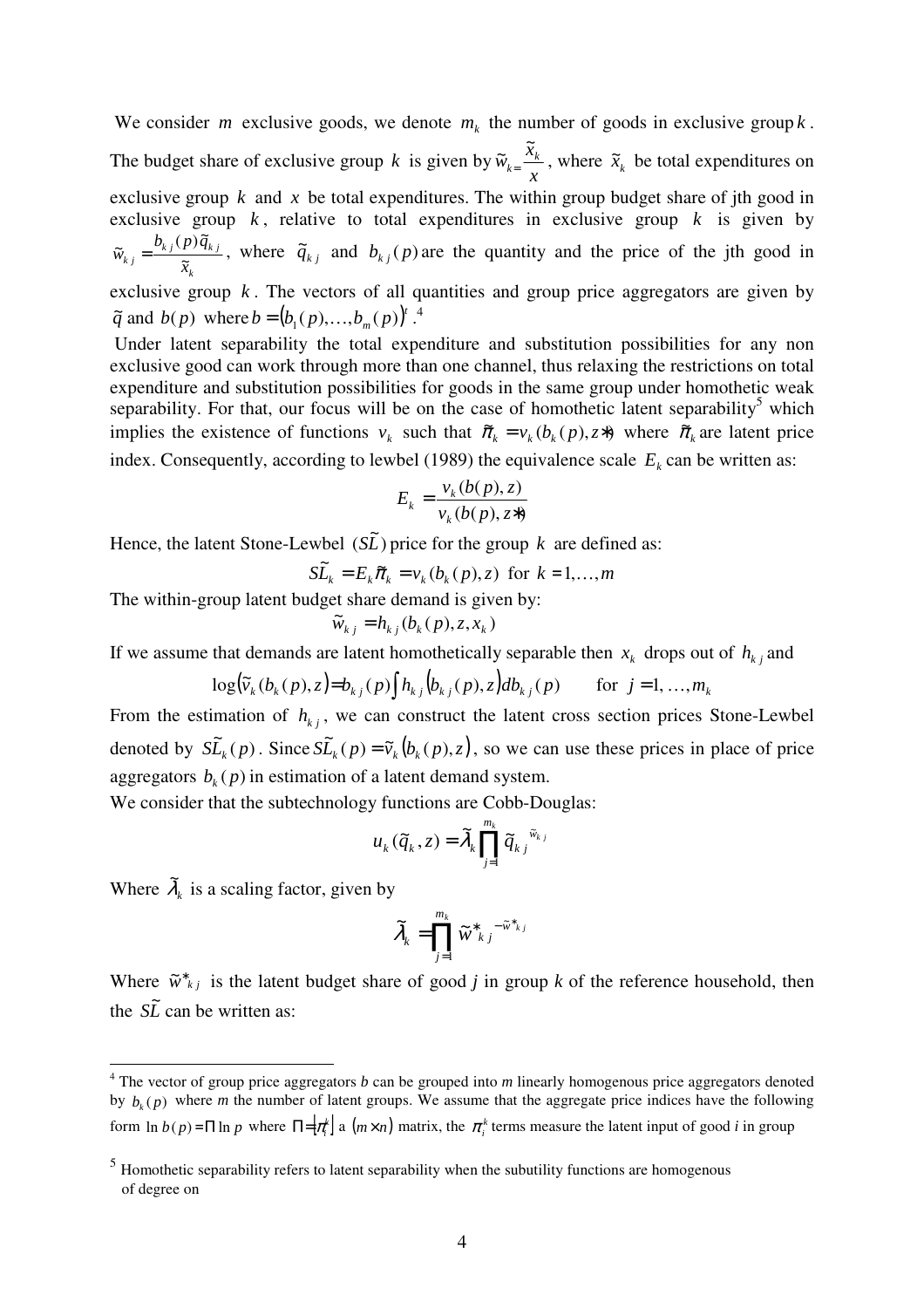$$
S\widetilde{L}_{k}(p) = v_{k}(b_{k}(p), z)
$$

$$
= \frac{1}{\widetilde{\lambda}_{i}} \prod_{j=1}^{m_{k}} \left( \frac{b_{k j}(p)}{\widetilde{w}_{k j}} \right)^{\widetilde{w}_{k j}}
$$

These prices can be used now in place of a group price aggregates  $b_k(p)$  to estimate the between group budget share equations under latent separability.

#### **3. Application and results**

#### **3.1 The data**

The data we use in this study are drawn from the 1990 Tunisian Household consumption Survey published by the National Statistics Institute INS. This survey reports the expenditures and quantities for food products and non food products for 7734 households. It provides information on many demographic household characteristics. We study the purchases of fifteen food products, the statistic characteristic of shares of all goods are presented in the first table B1 in Appendix B.

The expenditures for foods are grouped into five categories. The first category "Cereals" consists of the subcategories (Hard wheat, Tender wheat and Other wheat), the second category "Vegetables" contains expenditures for Vegetables and Fruits. The third category is called "Meats" and it contains expenditures for Meat, Poultry and eggs and Fish. The four category "Oils" consists of Mix Oils and Olive Oils. Finally, the last category "Other food products" contains Milk, Sugar, Other sugar products, canned foods and other food products.

## **4.2 Weak separability and the effect of SL-prices**

The demand model we estimate is the quadratic almost ideal demand system (QAIDS) developed by (Banks and al., 1997). It is a generalization of the almost ideal demand system (AIDS) of Deaton (1980), it allows a good to be a luxury to some income levels and to be a necessity in others income levels.

For each individual household we define  $w_i$  to be the expenditure share on commodity *i* with total expenditure x and the log price vector  $\ln p$ . The QAIDS model expenditure shares have the form

$$
w_{i} = \alpha_{i} + \sum_{j=1}^{n} \gamma_{i j} \ln p_{j} + \beta_{i} (\ln x - \ln a(p)) + \lambda_{i} \frac{(\ln x - \ln a(p))^{2}}{b(p)}
$$

Where

$$
\ln a(p) = \alpha^T \ln p + \frac{1}{2} \ln p^T \ln p
$$
  
\n
$$
b(p) = \prod_{i=1}^n p_i^{\beta_i}
$$
  
\n
$$
\lambda(p) = \sum_{i=1}^n \lambda_i \ln(p_i) \quad \text{with} \quad \sum_{i=1}^n \lambda_i = 0
$$

 $\overline{\phantom{a}}$ 

1

γ

 $\mathsf{L}$ 

ſ

 $\backslash$ 

Such that  $\alpha = (\alpha_1, \ldots, \alpha_N)^T$ ,  $\beta = (\beta_1, \ldots, \beta_N)^T$ ,  $\lambda = (\lambda_1, \ldots, \lambda_N)^T$ *T N T*  $\alpha = (\alpha_1, \ldots, \alpha_N)^T$ ,  $\beta = (\beta_1, \ldots, \beta_N)^T$ ,  $\lambda = (\lambda_1, \ldots, \lambda_N)^T$  and  $\overline{\phantom{a}}$  $\overline{\phantom{a}}$  $\overline{\phantom{a}}$  $\overline{\phantom{a}}$  $\overline{\phantom{a}}$ J  $\mathbf{I}$  $\mathbf{r}$  $\mathbf{r}$  $\mathbf{r}$  $\mathbf{r}$ l  $\Gamma =$ . . . *N* γ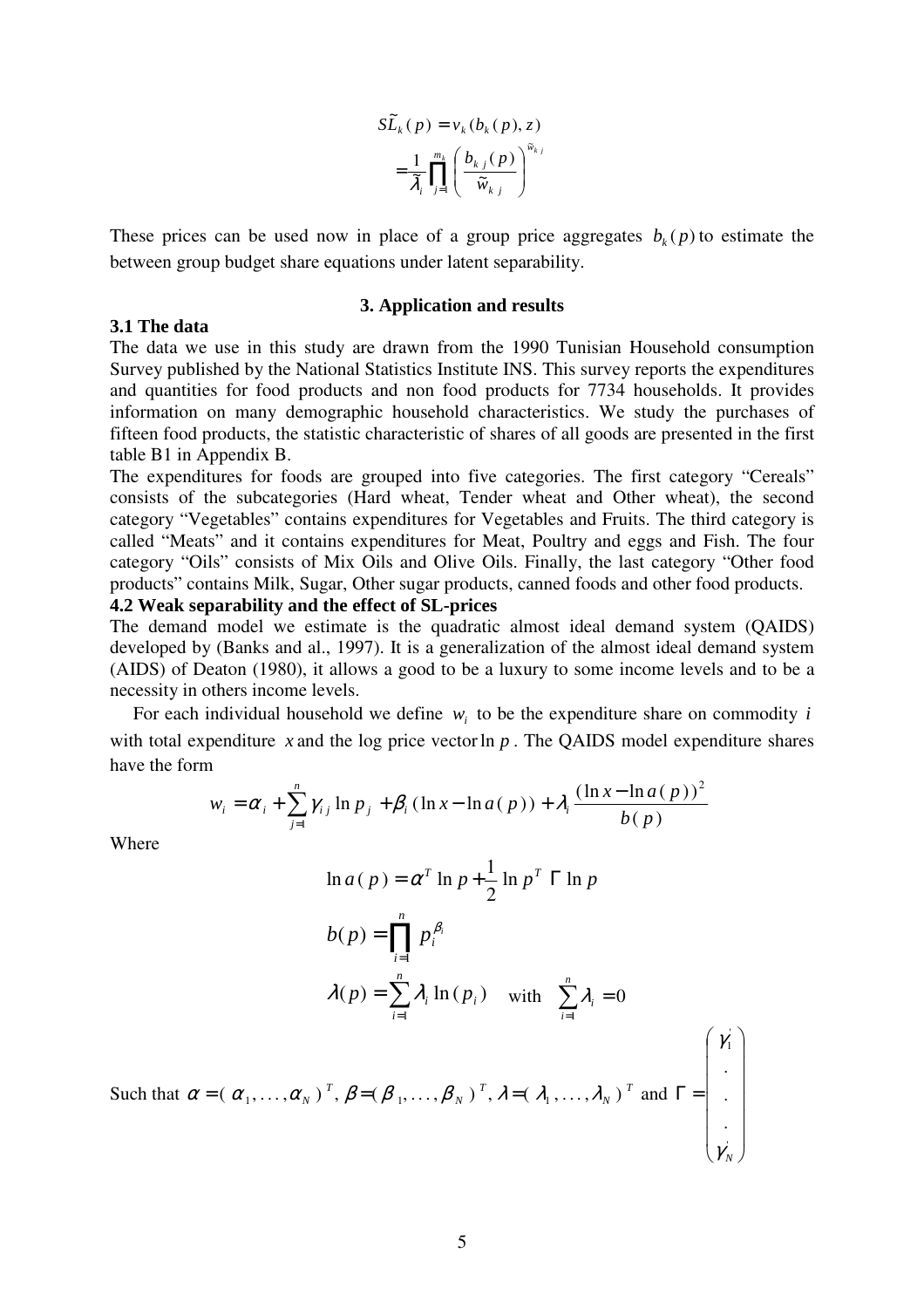As in any demand system, this model embodies theoretical restrictions as adding up which is satisfied by deleted one equation of the system to avoid a singularity in the variance and covariance matrix of residuals. Homogeneity and symmetry can be imposed and tested as restrictions on the parameter vectors and negativity can not be imposed but can be tested looking at the sign of slutsky matrix.

 To deal with the problem of endogeneity of total expenditure, a generalized method of moments (GMM) estimation procedure is used. The most invoked instrument for total expenditure is income. To test and correct the problem of endogeneity, the estimation follows two stages. In the first stage, we regress the total expenditure  $\ln x$  on the instruments  $\zeta$  such that age, age squared, educational dummies, educational×age, relative prices, income and income squared, compute residuals  $\hat{v}$ . These instruments are strongly significant (the results are presented in table B2 of Appendix B. At the second stage, we regress  $w_i$  on both log total expenditure and residuals  $\hat{v}$ . Moreover, the test of the exogeneity of total expenditure  $\ln x$  is equivalent to testing for the significance of the coefficient of the residual  $\hat{v}$ . We estimate the model without the homogeneity and slutsky symmetry restrictions  $\Gamma$ 1<sub>n</sub> = 0 and  $\Gamma = \Gamma^T$ , so these restrictions can be tested.

| Compensated effects of price indices |                |                 |                                   |                 |            |             |
|--------------------------------------|----------------|-----------------|-----------------------------------|-----------------|------------|-------------|
| Group of                             | P <sub>1</sub> | P <sub>2</sub>  | P <sub>3</sub>                    | P <sub>4</sub>  | lnx        | $(lnx)^2$   |
| goods                                |                |                 |                                   |                 |            |             |
| Cereals                              | $-0,002$       | $-0,001$        | $-0,003$                          | $-0,001$        | 0,1027     | $-.0093$    |
|                                      | $(-7, 75)$     | $(-4,07)$       | $(-6, 88)$                        | $(-3,61)$       | (3,08)     | $(-4,22)$   |
| Vegetables                           | 0,0023         | $-0,00222$      | 0,0033                            | $-0,00631$      | $-0,1124$  | 0,0113      |
|                                      | (0, 89)        | $(-8,31)$       | (0,69)                            | $(-2,29)$       | $(-1,51)$  | (5, 34)     |
| Meats                                | 0,00140        | 0,0024          | 0,0031                            | 0,0011          | $-0,2656$  | 0,0128      |
|                                      | (7,9)          | (0,75)          | (0, 55)                           | (3,39)          | $(-1,96)$  | (5,05)      |
| Oils                                 | $-0,0019$      | $-0,0058$       | 0,0045                            | 0,0044          | 0,00136    | $-0,00045$  |
|                                      | $(-11,96)$     | $(-3, 48)$      | (1,51)                            | (2,57)          | (0,07)     | $(-0,34)$   |
|                                      |                |                 | Compensated effects of SL- prices |                 |            |             |
| Group of                             | SL1            | SL <sub>2</sub> | SL <sub>3</sub>                   | SL <sub>4</sub> | ln x       | $(\ln x)^2$ |
| goods                                |                |                 |                                   |                 |            |             |
| Cereals                              | $-0,0035$      | 0,0028          | $-0,00139$                        | $-0,0140$       | 0,1718     | $-0,0091$   |
|                                      | $(-3,62)$      | (1,82)          | $(-2,62)$                         | $(-15, 46)$     | (5,36)     | $(-4,17)$   |
|                                      |                |                 |                                   |                 |            |             |
| Vegetables                           | 0,0055         | $-0,0021$       | 0,002156                          | $-0,00098$      | $-0,1088$  | 0,0132      |
|                                      | (2,59)         | $(-2,31)$       | (1,97)                            | $(-2,10)$       | $(-3, 47)$ | (6,17)      |
| Meats                                | $-0,0022$      | 0,00803         | $-0,0152$                         | 0,00957         | 0,0257     | 0,00062     |
|                                      | $(-3, 88)$     | (1,82)          | $(-11,22)$                        | (17,61)         | (2, 34)    | (2,05)      |
| Oils                                 | $-0,00453$     | $-0,0068$       | $-0,0165$                         | $-0,0025$       | $-0,303$   | 0,0123      |
|                                      | $(-4,07)$      | $(-3,56)$       | $(-6,11)$                         | $(-2,37)$       | $(-8, 14)$ | (4, 86)     |

*Table1. Price and total expenditure effects under weak separability* 

Note: values in parentheses indicate the *t-ratio*

Table 1 presents the slutsky matrix using the classic price indices under weak separability, the compensated own price effects of goods Cereals and Vegetables are negative but the compensated own price effects of Meats and Oils are positive. Most of the compensated cross price effects are not statistically significant. Turning to the analysis of the table of Slutsky matrix in the case of SL- prices, we remark that all own price effects are negative.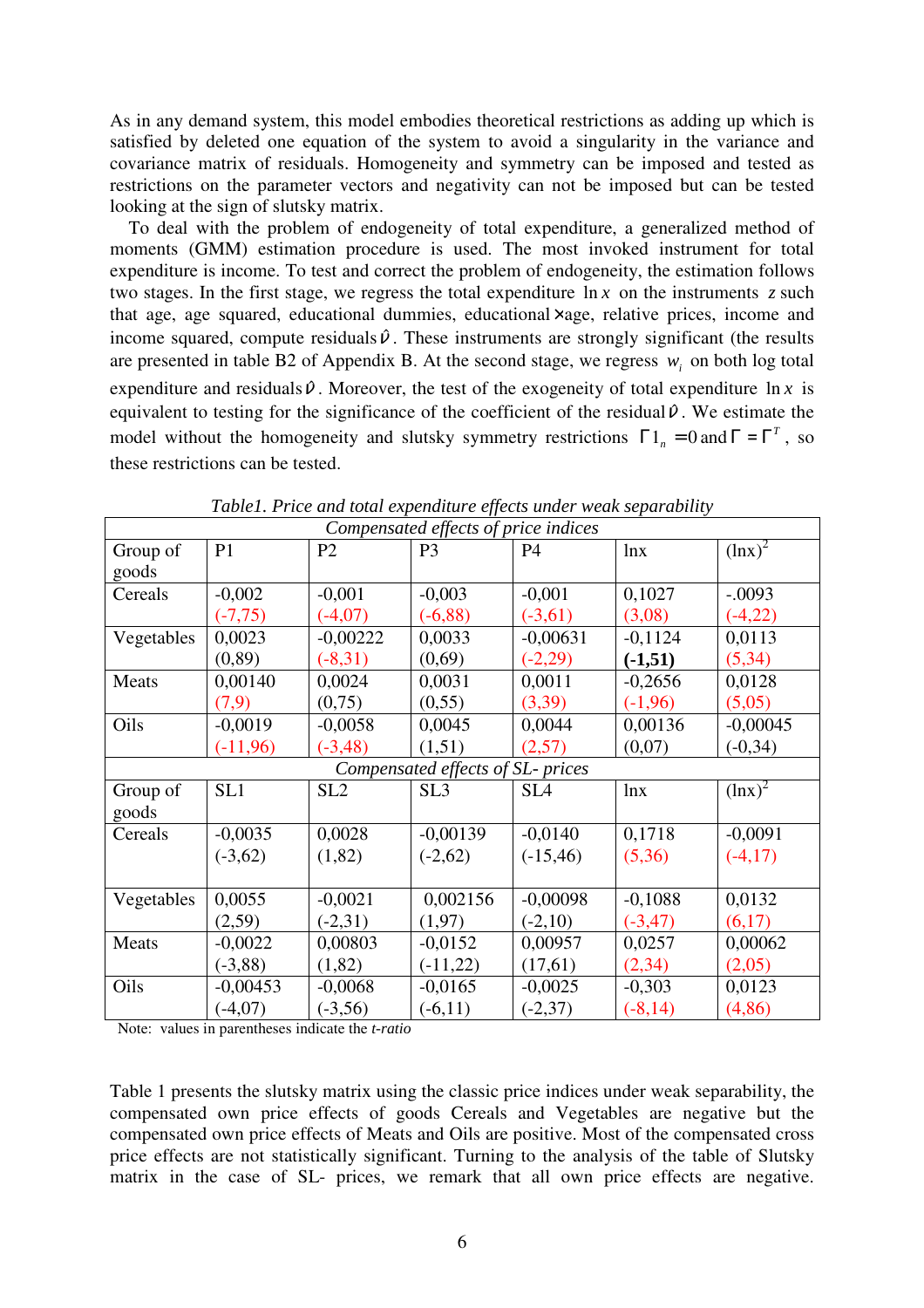Furthermore, they are stronger than the compensated own price effects in the case of price indices. For example Cereals and Vegetables have compensated own price effects of (-0,003) and (-0,002) respectively in the case of SL- prices but in the case of price indices have compensated own price effects of (-0,012) and (-0,041) respectively.

Furthermore, the analysis of slutsky matrix in the case of SL- prices show that the compensated own price effects of Meats and Oils that are positive in the case of price indices turn to negative (-0,0152) and (-0,025). We note that all compensated cross price effects are negative. Consequently, the composite commodity slutsky matrix in the case of SL prices is negative semi definite.

| Price and budget elasticities using price indices |              |              |              |              |              |  |
|---------------------------------------------------|--------------|--------------|--------------|--------------|--------------|--|
| Group of                                          | Elasticities | Elasticities | Elasticities | Elasticities | Elasticities |  |
| goods                                             | Cereals      | Vegetables   | Meats        |              | totexp       |  |
|                                                   | price        | price        | price        |              |              |  |
| Cereals                                           | $-1,187$     | 0,405        | $-0,312$     | $-0,098$     | 1,716        |  |
|                                                   | $(-1,6)$     | (1,32)       | $(-1, 89)$   | $(-2,56)$    | (1,98)       |  |
| Vegetables                                        | 0,0105       | $-1,203$     | 0,265        | $-0,027$     | 0,856        |  |
|                                                   | (1,9)        | $(-11)$      | (1,62)       | $(-1, 05)$   | (2, 85)      |  |
| Meats                                             | 0, 213       | 0, 197       | 0,675        | 0, 215       | 1,007        |  |
|                                                   | (1, 9)       | (2, 93)      | (1,71)       | (2,33)       | (6, 34)      |  |
| Oils                                              | 0,254        | $-0,081$     | $-0,084$     | $-0,987$     | 0,9412       |  |
|                                                   | (5,3)        | $(-1, 45)$   | $(-1, 38)$   | $(-5, 42)$   | (3,01)       |  |
| Price and budget elasticities using SL- prices    |              |              |              |              |              |  |
| Group of                                          | Elasticities | Elasticities | Elasticities | Elasticities | Elasticities |  |
| goods                                             | Cereals      | Vegetables   | Meats        | Oils price   | totexp       |  |
|                                                   | price        | price        | price        |              |              |  |
| Cereals                                           | $-0,988$     | $-0, 203$    | 0,218        | $-0,136$     | 1,3867       |  |
|                                                   | $(-13,2)$    | $(-2,13)$    | (3,18)       | $(-1,93)$    | (1,98)       |  |
| Vegetables                                        | 0,066        | $-0, 954$    | 0,154        | 0,062        | 0,9913       |  |
|                                                   | (2,91)       | $(-7, 14)$   | (3,64)       | (2, 19)      | (2, 85)      |  |
| Meats                                             | 0, 124       | $-0, 168$    | $-0,776$     | 0,072        | 1,1342       |  |
|                                                   | (5,27)       | $(-3,04)$    | $(-10, 82)$  | (1,89)       | (4,13)       |  |
| Oils                                              | 0,165        | 0,014        | 0,159        | $-0,833$     | 0,9096       |  |
|                                                   | (6,23)       | (4, 54)      | (5, 62)      | $(-3, 11)$   | (2,98)       |  |

*Table2. Estimated price and budget elasticities* 

Note: values in parentheses indicate the *t-ratio*

Table 2 reports the estimated price and budget elasticities using price indices. The results show that the own price elasticities are all negative and statistically significantexcept for Meats. Most of cross price elasticities are positive and are not statistically significant. The elasticity estimates of each budget share with respect to price indices are all positives and statistically significant. The elasticities of Cereals and Meats are larger than one and those of Vegetables and Oils are smaller than one. Hence, we can conclude that vegetables and Oils are both necessities and Meats and Cereals are luxuries goods. While in the case of SLprices, the own price elasticities are all negative and statistically significant. Most of cross price elasticities that are positive or not stistically significant using price indices turn to negative or significant using SL- prices such that Cereals and Vegetables (change to 0,405 to - 0,203). The use of SL- prices leads to precise estimation of the budget share elasticities .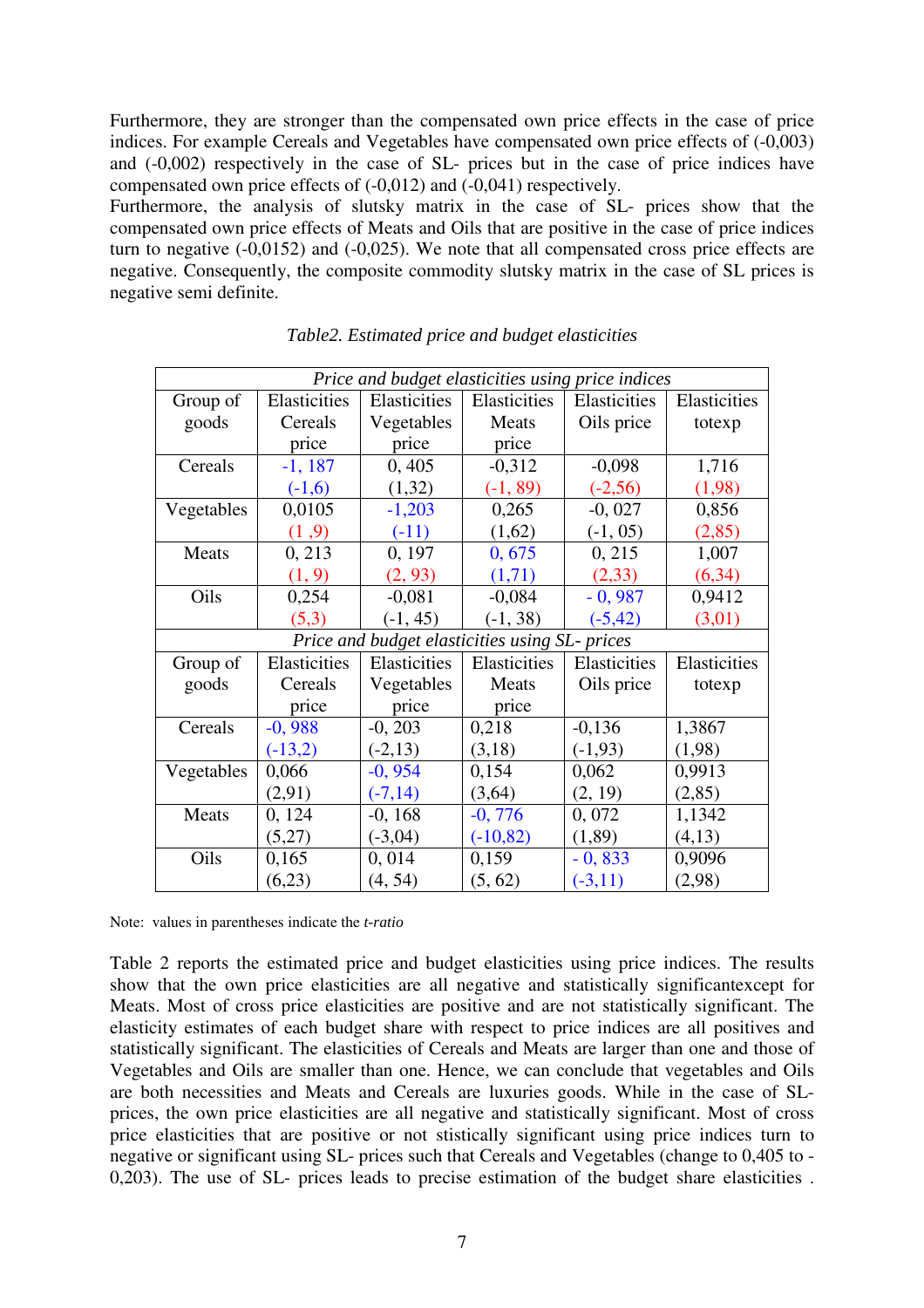Cereals and Meats are larger than one. So, they are luxuries goods but the budget share elasticities of vegetables and Oils are smaller than one, so they are both necessities.Using price indices, cereals a luxury good while in the case of SL- prices it appears to be a necessity.

## **4.3 Empirical results with latent separability**

Using the rank test described in section 2, we find that the rank of the trimmed matrix  $\overline{\Theta}$  of

estimates parameters is seven and thus  $M$  (the number of exclusive groups) is eight<sup>6</sup>. The value of the  $\chi^2_{256}$  test statistic was (145, 57). There fore, we were able to aggregate these fifteen goods into eight latent separable groups. These results confirm our view that latent separability provides an interpretable and acceptable structure to place on consumer preferences.

 To identify the composition of the latent groups we need a prior choice of exclusive goods. There are many row and column permutations that do not reject *M*=8. First, we drop those that correspond to a singular solution. Then, there remain a number of possible decompositions that give approximately the same value for the minimum chi-square criteria. In table2, we present the exclusive goods chosen: Hard Wheat, Vegetables, Meat, Poultry and Eggs, Olive Oils, Canned Foods and Milk. The results shows some interesting combination of goods, such that Mix Oils and Olive Oils, Hard wheat, Tender Wheat and Other Wheat. We note also that there are a number of goods that enter more than one group but there are some goods that are exclusive to their own groups.

The estimated results show a higher precision of the price elasticities, there are all negatives with a significant  $|t|$  values. But there is not surprisingly on the precision of the expenditure elasticities estimates. So, we can conclude that latent separability improve the precision of price elasticities but does not place the restrictive structure on expenditure elasticities.

|                        | <b>Results using price indices</b> |                            | $\mathbf{\sigma}$ .<br><b>Results using SL prices</b> |                     |  |
|------------------------|------------------------------------|----------------------------|-------------------------------------------------------|---------------------|--|
| <b>Exclusive goods</b> | <b>Price effects</b>               | Elasticity<br><b>Price</b> | <b>SL-</b> prices effects                             | Elasticity<br>Price |  |
| Hard Wheat             | $-0,0971$                          | $-0,841$                   | $-0,084$                                              | $-1,214$            |  |
|                        | $(-27, 58)$                        | $(-34,37)$                 | $(-4.12)$                                             | $(-12, 42)$         |  |
| Vegetables             | $-0,0070$                          | $-0,969$                   | 0,0010                                                | $-0,904$            |  |
|                        | $(-2,57)$                          | $(-33,59)$                 | (3.48)                                                | $(-4,37)$           |  |
| Meats                  | 0,0299                             | $-0,672$                   | $-0,0044$                                             | $-1,104$            |  |
|                        | (9,29)                             | $(-17, 47)$                | $(-3.93)$                                             | $(-21, 83)$         |  |
| Poultry and eggs       | 0,0257                             | $-0,547$                   | 0,0171                                                | $-0,764$            |  |
|                        | (12,27)                            | $(-14,24)$                 | (7.64)                                                | $(-5,21)$           |  |
| Olive oils             | $-0,0361$                          | $-0,894$                   | 0,0055                                                | $-1,780$            |  |
|                        | $(-23,06)$                         | $(-15,35)$                 | (7.15)                                                | $(-9,05)$           |  |
| Canned foods           | $-0,0079$                          | $-0,668$                   | $-0,0028$                                             | $-0,696$            |  |
|                        | $(-6,60)$                          | $(-17,24)$                 | $(-3.23)$                                             | $(-3,01)$           |  |
| Milk                   | 0,0224                             | $-1,231$                   | $-0,0024$                                             | $-1,342$            |  |
|                        | (16, 88)                           | $(-7,91)$                  | $(-4.03)$                                             | $(-17,19)$          |  |

*Table3.Price effects and estimates elasticities of exclusive goods* 

Note: values in parentheses indicate the *t-ratio*

6 See proposition 4 in Blundell and Robin (2000)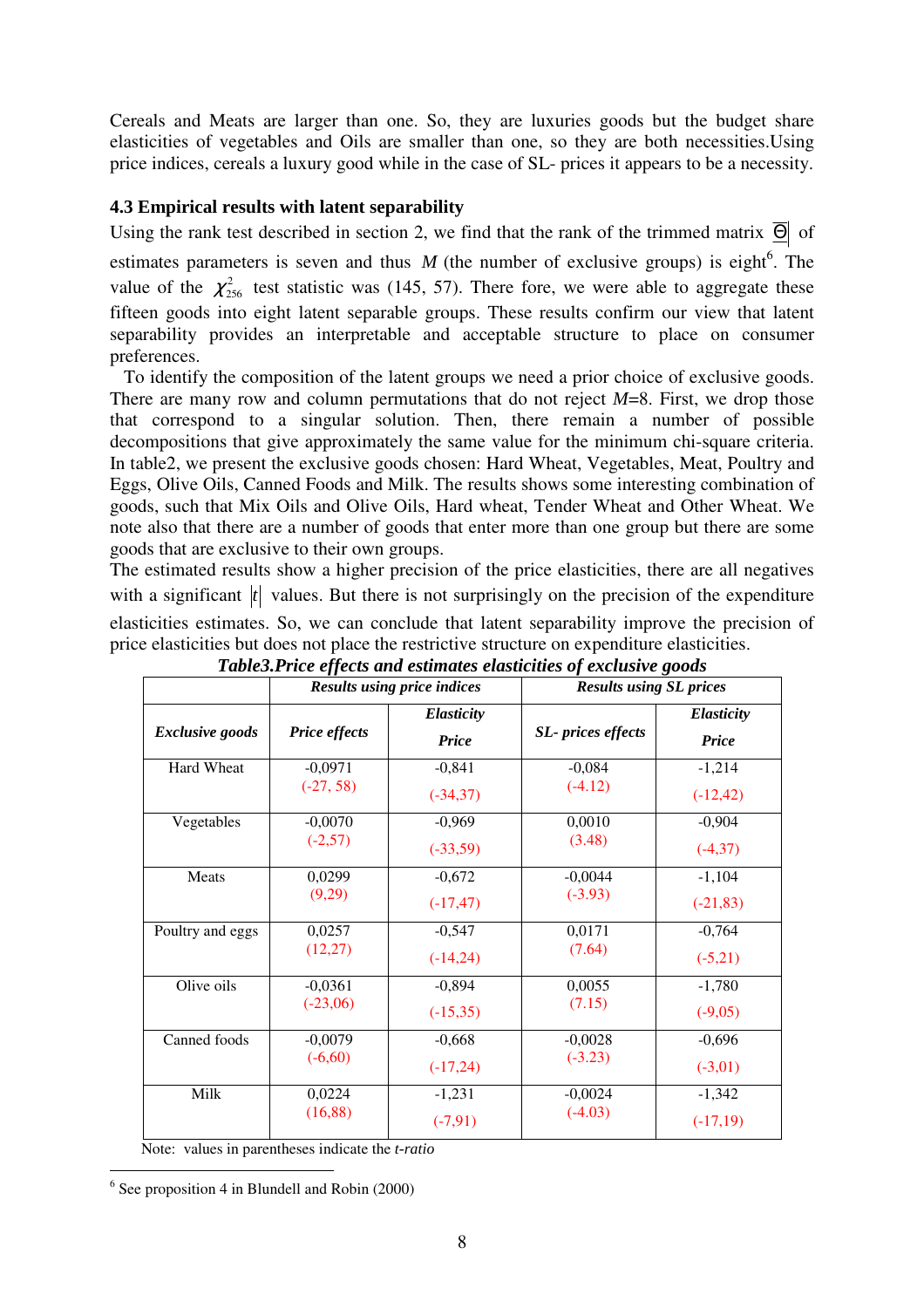The analysis of this table shows that the results obtained with latent SL prices are more precise than those obtained in table6. The SL price effects of exclusive goods are all significant and show a high degree of precision compared to price effects obtained with simple price indices. Under latent separability, the estimates of price elasticities are statistically significant and theyimproves dramatically. Pice elasticities become very sensitive to the choice of exclusive goods with SL prices. We conclude that SL prices play an important role for the analysis of demand system and

L'analyse du tableau7 montre que les résultats obtenus avec les prix à la Stone-Lewbel sont plus précis que ceux obtenus dans le tableau6. Les effets prix estimés sous la base des biens exclusifs en utilisant les indices des prix à la Stone- Lewbel sont tous significatifs et montrent une grande précision par rapport aux résultats trouvés avec les indices des prix simples. Sous l'hypothèse de la séparabilité latente, les élasticités prix estimés sont statistiquement significatives et elles sont presque toutes conformes à l'intuition économique. Les élasticités prix propres deviennent très sensibles aux choix des biens exclusifs avec les indices des prix de Stone- Lewbel. La comparaison des tableaux 6 et 7 montre plus de précision aux niveaux des produits céréaliers à base de blé dur, viandes rouges, laits et dérivés et autres produis alimentaires dont leurs demandes deviennent élastiques. Par conséquent, les indices des prix à la Stone- Lewbel jouent un rôle important pour l'analyse de la demande.

## **5. Conclusion**

This paper presents a new form of Stone-Lewbel cross section prices developed under latent separability. It provides two empirical applications: the first is to estimaite QAIDS model of five commodities under weak separability using classic price indices and SL prices. The second is to estimate QAIDS model of exclusive goods using latent price indices and latent SL prices. A grouping into height latent separable groups was found to be acceptable. The identification of these groups based on the choice of one exclusive good per group. There resulting estimates showed a considerable improvement in the precision of price elasticities. The empirical results using latent SL prices of exclusive goods seem to be reasonable. They are not just more plausible in terms of the sign of the coefficients. Also, they show a higher precision of the parameter estimates. When comparing the results, we would opt for the use of latent SL prices. They resolve the problem of insufficient and non stationary price variation in practise, and recommend their use.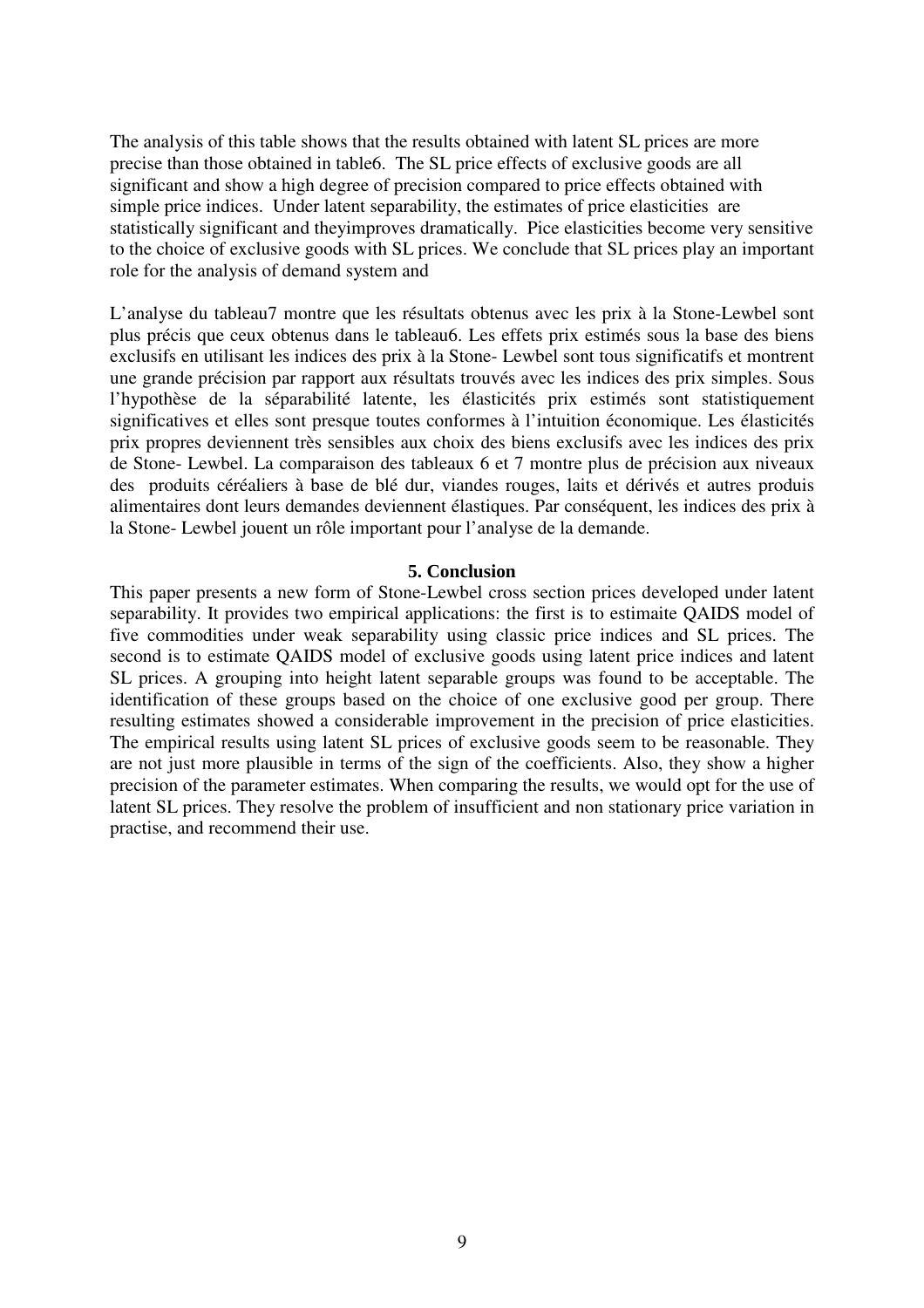## **References**

Blackorby, C., D. Primont, And R. R. Russell (1977): "On testing separability restrictions with flexible functional forms", Journal of Econometrics, vol 5.

Blackorby, C., D. Primont, And R. R. Russell (1978): " Duality, Separability and Functional Structure", Theory and Economic Applications. New York: North Holland.

Blackorby, C., And A. Shorrocks, Eds. (1995): "Separability and Aggregation, Vol. 1, Collected Works of W.M. Gorman. Oxford : Claendon Press.

Banks, J., RW. Blundell et A. Lewbel(1997): Quadratique Engel Curves, Indirect Tax Reform and Welfare Measurement" Review of Economics and Statistics ,79 , 527-539.

Blundell, R. W., and J. M. Robin (1997): Estimation in large and disaggregated demand systems: An Estimator for Conditionally Linear Systems", UCL Discussion paper 97-2, forthcoming in Journal of Applied Econometrics.

Blackorby, C., R. R. Russel (1997): "Two –stage Budgeting: An extension of Gorman's Theorem", Economic Theory, 9, 185-193.

Blundell, R. W., and J-M. Robin (2000) : Latent separability: Grouping goods without weak separability" Econometrica ,68 , 53-84.

Cragg, J., and S. Donald (1996): Inferring the Rank of a Matrix, Journal of Econometrics, 76, 223-250.

Chavas J.P, Dhar T and R-W Cotterill (2003): An Economic Analysis of Product Differentiation under Latent Separability. American Agricultural Economics Association

Cherif, O, Ayadi, M and Ben Ishak, A, 2009, "Séparabilité latente et estimation d'un long système de demande: Apports de la méthode de selection SVM", 26èmes Journées de Microéconomie Appliquée

Deaton, A. S. (1975): " The Structure of Demand" 1920-70, Vol 6, Section 2. The Fontana Economic History of Europe, Collins : Fontana.

Deaton, A. S. (1979): " The Distance Function in Consumer Behavior with Applications to Index Numbers and optimal Taxation", Review of Economic Studies, 46, 391-406.

Deaton, A. S., and J. Muellbauer (1980): An Almost Ideal Demand System", American Economic Review, 70, 312-336.

Diewert , W. E., And T. J. Wales (1995): " Flexible Functional Forms and Tests for Homogeneous Separability", Journal of Econometrics, 67, 259-302.

Gorman, W. M. (1959): "Separable Utility and Aggregation ", Econometrica, 21, 63-80.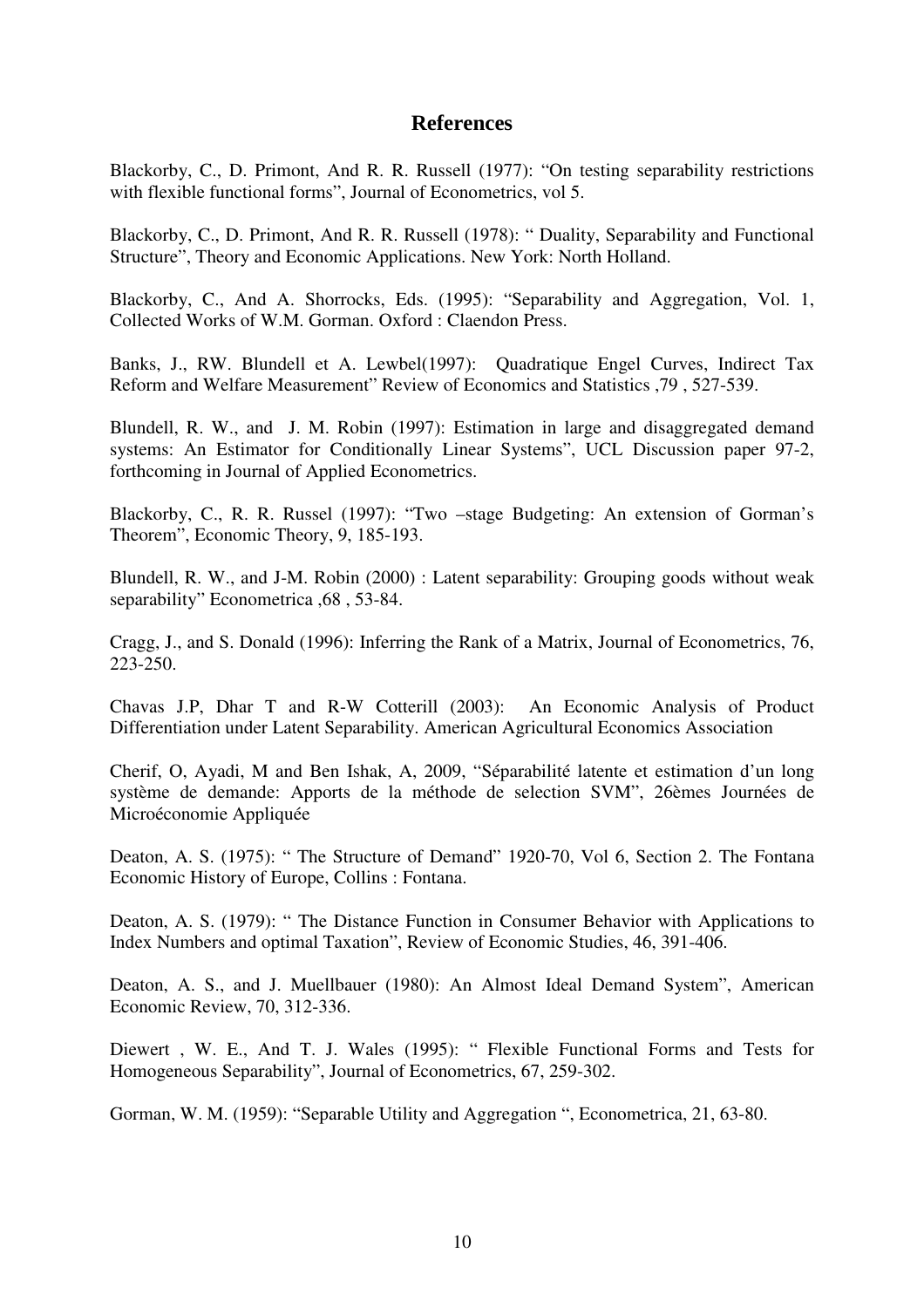Gorman, W. M. (1981): Some Engel Curves, in Essays in the Theory and Measurement of Consumer Behavior in Honor of Richard Stone, ed.By Angus Deaton. Cambridge : Cambridge University Press.

S. Goldman and H. Uzawa (1964): "A note on separability in demand analysis", Econometrica 32, 387-398.

Hoderlein, S. and A. Lewbel, 2007, Price Dimension Reduction in Demand Systems With Many Goods, *Working Paper,* Mannheim University.

Hoderlein, S. and S. Mihaleva (2008): Increasing the price variation in a repeated cross section, Journal of Econometrics vol 147, pp 316- 325.

INS : Institut National de la Statistique de la Tunisie (http//www.ins.nat.tn).

Kleinbergen, F. Paap, R. (2003): Generelized Reduced Rank Tests using the Singular Value Decomposition, Tinbergen Institute Discussion Paper TI 03-003/4.

Leontieff, W and Sono, (1947): Introduction to a theory of the internal structure of functional relationships, Econometrica, Vol 15, pp. 361-373.

Lewbel, A. (1996): "Aggregation Without Separability : A Generalized Composite Commodity Theorem", American Economic Review, 86, 524-543.

Lewbel, A., (1989): Identification and Estimation of Equivalence Scales under Weak Separability, Review of Economic Studies 56, 311-16.

Lewbel, A., (1999): Consumer Demand Systems and Household Expenditure, in PE-SARAN, H. and M. WICKENS (Eds.), *Handbook of Applied Econometrics*, Blackwell Handbooks in economics.

Lewbel, A., (2001): Demand Systems With and Without Errors, *American Eco-nomic Review*, 611-18.

Labeaga, J. M., and J. Puig (2004): Some Practical Implications of Latent Separability with Application to Spanish Data (mimeo, Departement of Economics, UNED).

Ronald W. Anderson (1979): Perfect price aggregation and empirical demand analysis, Econometrica vol 47.

Ruiz N. (2005): « Séparabilité homothétique, échelle d'équivalence généralisée et identification des effets prix dans les systèmes de demande. Communication pour le  $45^{\text{eme}}$ congrès annuel de la société canadienne de science économique.

Strotz, R. H. (1957): "The Empirical Implications of Utility Tree", Econometrica, Vol 25, pp : 269-280.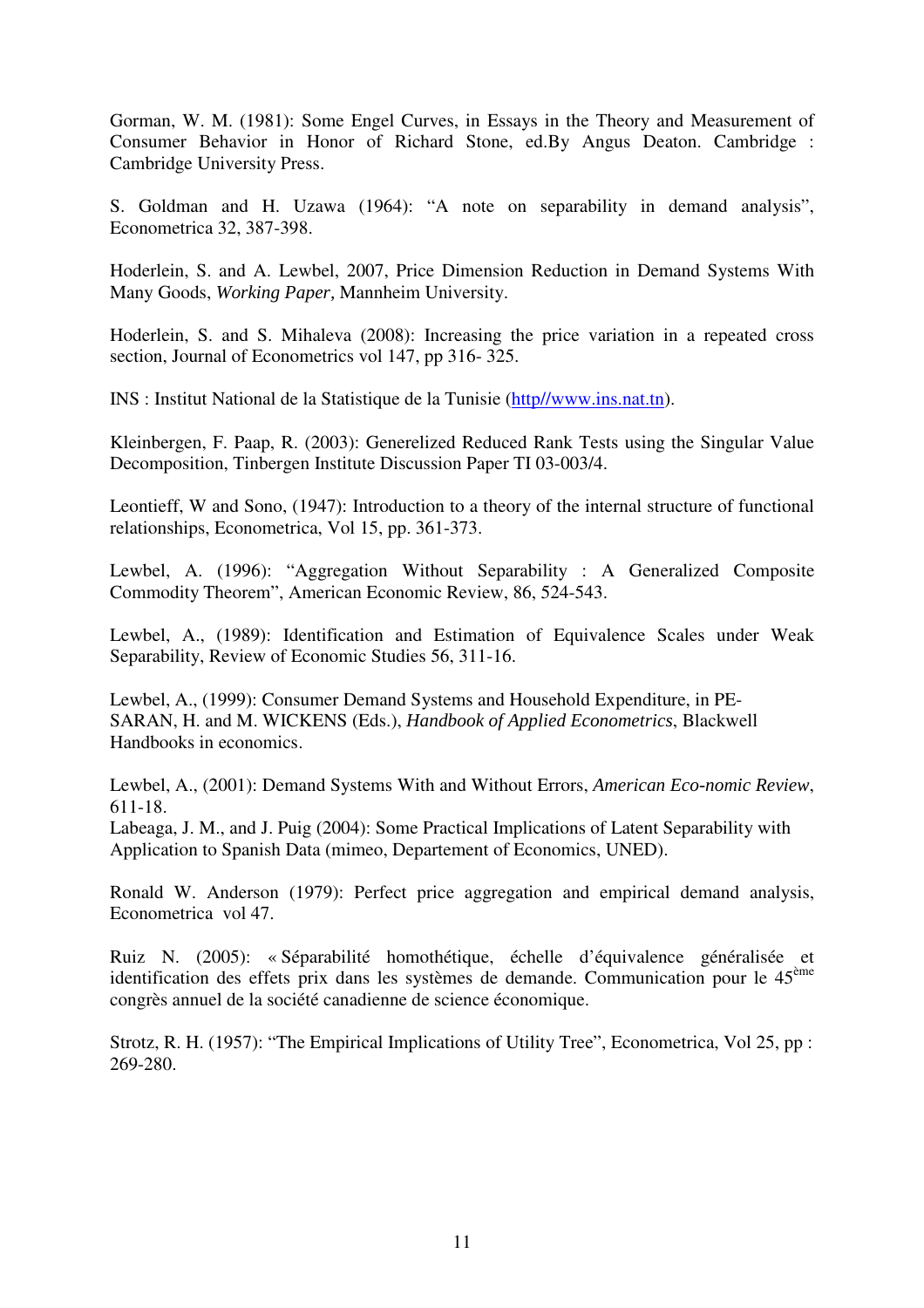## *APPENDIX A*

## *A1. Rank test (Kleibergan and Paap, [2006])*

Let  $\Theta$  be  $a(k \times m)$  matrix of parameters estimates that have singular values decomposition:

$$
\Theta = USV'
$$
 (2)

Where *U* is a ( $k \times k$ ) orthonormal matrix (  $U'U = I_k$ ), *V* is a ( $m \times m$ ) orthonormal matrix

(  $V'V = I_m$  ) and *S* is a ( $k \times m$ ) matrix that contains the singular values of Θ on its main diagonal.

The rank of the matrix  $\Theta$  under under the null hypothesis H<sub>0</sub> : rk ( $\Theta$ ) = *q* with  $q < min(k, m)$ requires to construct a statistic based on a quadratic form of a (orthogonal) transformation of the smallest singular values of estimate of the matrix of parameters and on the inverse of the covariance matrix of parameters estimates. The limiting distribution of rank statistic is  $\chi^2_{(k-q)(k-q)}$ .

#### *APPENDIX B*

| Variable | 0bs  | Mean     | Std. Dev. | Min          | Max      |
|----------|------|----------|-----------|--------------|----------|
| wbld     | 7734 | .1035916 | .097194   | $\Omega$     | .7448443 |
| wblt     | 7734 | .0556208 | .0454079  | $\Omega$     | .4487244 |
| wace     | 7734 | .0265118 | .0328461  | $\Omega$     | .5943549 |
| wleg     | 7734 | .1521292 | .0725402  | $\Omega$     | .6103399 |
| wfru     | 7734 | .0554255 | .0635184  | $\Omega$     | .5959917 |
| wvrq     | 7734 | .1729718 | .0945922  | $\Omega$     | .5699675 |
| wvol     | 7734 | .0589877 | .0484576  | 0            | .4357985 |
| wlai     | 7734 | .0770223 | .0685394  | $\Omega$     | .6237678 |
| wsuc     | 7734 | .0290388 | .0187129  | $\Omega$     | .2180766 |
| wpsu     | 7734 | .0055155 | .0167031  | $\Omega$     | .3768967 |
| whui     | 7734 | .030308  | .0261461  | $\Omega$     | .3327674 |
| woli     | 7734 | .0396134 | .059134   | 0            | .6833566 |
| wpoi     | 7734 | .0212881 | .0333189  | <sup>0</sup> | .3382829 |
| wcns     | 7734 | .0663245 | .0342877  | 0            | .264811  |
| wali     | 7734 | .1056509 | .0864386  | $\Omega$     | .8007142 |

#### Table B1: Descriptive Statistics of Budget Shares